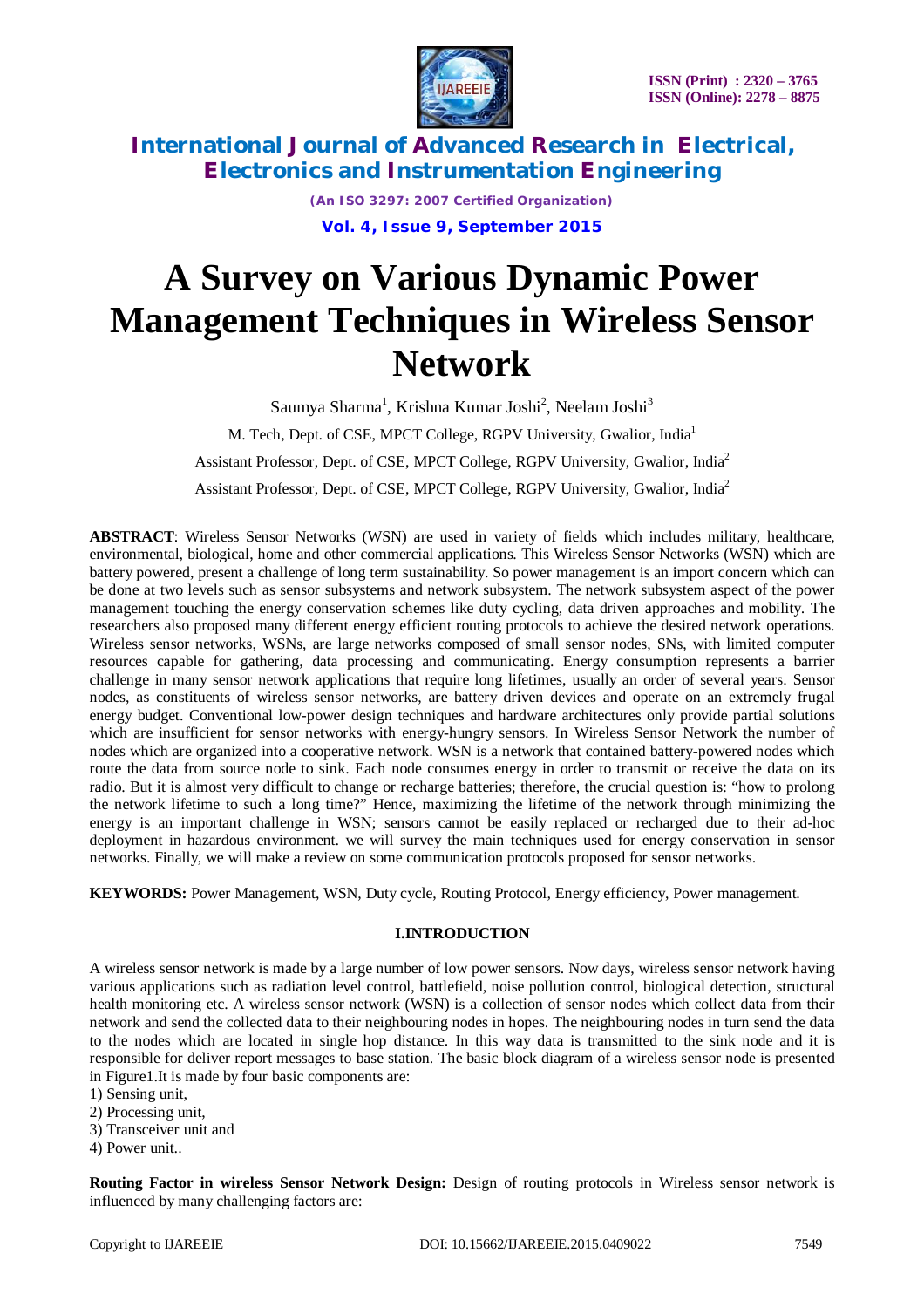

*(An ISO 3297: 2007 Certified Organization)*

### **Vol. 4, Issue 9, September 2015**

**Fault tolerance:** Some sensor nodes may fail or blocked due to lack of power, have physical damage or environmental interference. The failure of sensor nodes should not affect the overall task of the sensor network.

**Node deployment:** Node deployment in WSN is application dependent and can be either manual or randomized. In manual deployment, the sensors are manually placed and data is routed through predetermined paths. However, in random node deployment, the sensor nodes are scattered randomly

**Energy consumption without losing accuracy:** Sensor nodes can use up their limited supply of energy performing computations and transmitting information in a wireless environment. Sensor node lifetime shows a strong dependence on battery.

**Scalability:** The number of sensor nodes deployed in the sensing area may be on the order of hundreds or thousands, or more. Any routing scheme must be able to work with huge number of sensor nodes.



**Figure 1: Typical WSN architecture and networking**.

#### **II.LITERATURE REWIEW**

**Vijay R. Ghorpade [1]** A Survey on Energy Efficient Routing Protocol for Wireless Sensor Networks. The efficient energy consumption is the main issue in wireless sensor network. So power management is an import concern which can be done at two levels such as sensor subsystems and network subsystem. The network subsystem aspect of the power management touching the energy conservation schemes like duty cycling, data driven approaches and mobility

**Samira Kalantary and Sara Taghipour [2]**" A survey on architectures, protocols, applications, and management in wireless sensor networks. The efficient protocol should minimize the energy consumption. There are many routing protocols have been proposed for wireless sensor networks in terms of energy efficiency. With the recent technological advances in wireless communications.

**Zain ul Abidin Jaffri and Sundas Rauf [3]** A Survey on "Energy Efficient Routing Techniques in Wireless Sensor Networks Focusing on Hierarchical Network Routing Protocols. Integrated digital circuits, and micro electro mechanical systems (MEMS) development of wireless sensor networks has been enabled and become dramatically feasible. Wireless sensor networks (WSNs) are large networks made of a numerous number of sensor nodes with sensing, computation, and wireless communications capabilities. Many various routing, power management, and data dissemination protocols have been designed for wireless sensor networks (WSNs) dependent on both the network architecture and the applications that it is designed for wireless sensor networks' architecture and design features. As the sensor nodes are basically battery powered devices, so the top concern is always to how to reduce the energy utilization to extend its lifetime.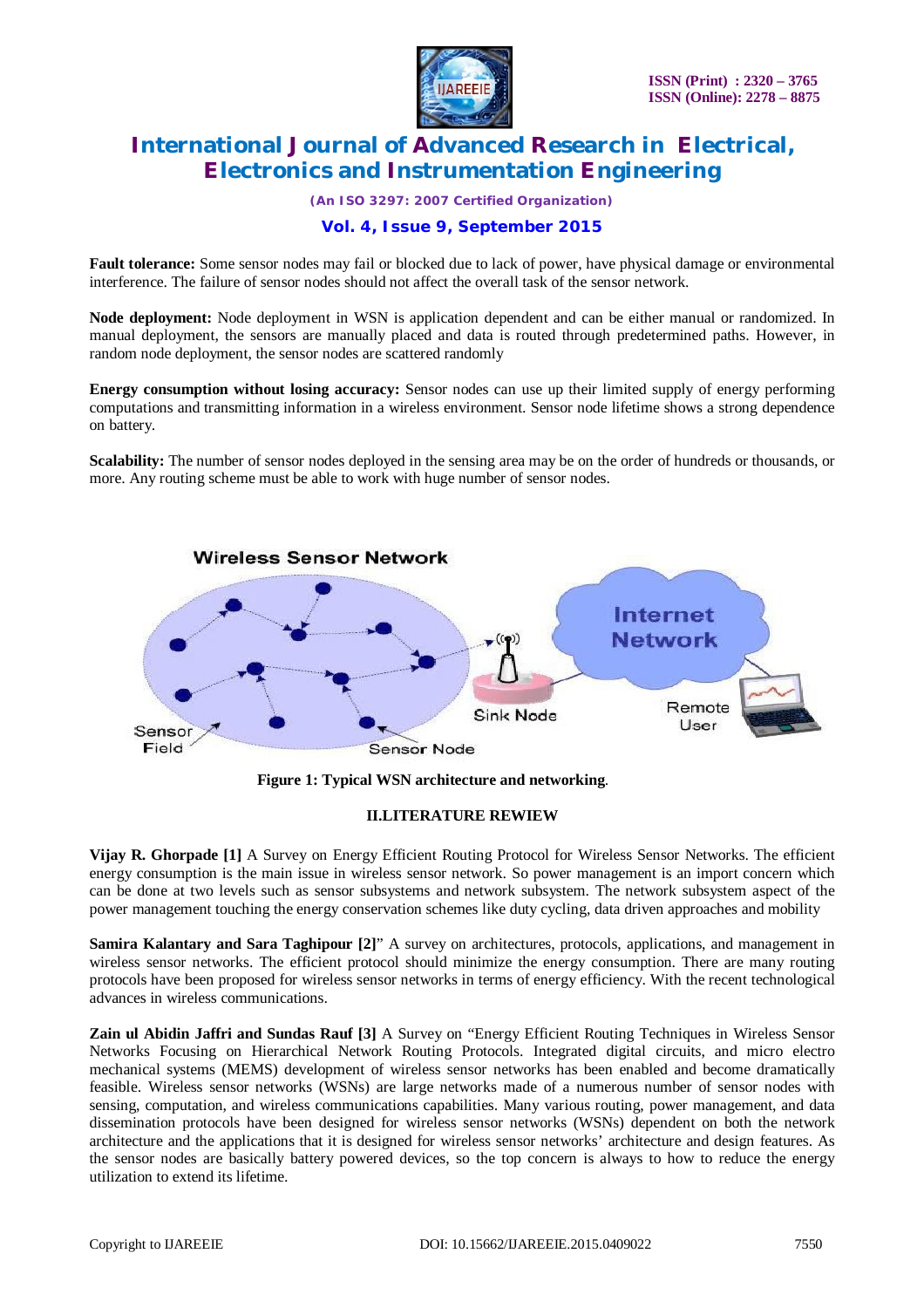

*(An ISO 3297: 2007 Certified Organization)*

### **Vol. 4, Issue 9, September 2015**

**Raghunandana Alse Airody [4]** Energy Conservation in Wireless Sensor Networks Using Data Reduction Approaches: A Survey. WSNs focusing on the hierarchical or clustering based routing protocols. Moreover, extracting the strengths and weaknesses of each protocol, including some metrics like scalability, mobility, power usage, robustness etc. to make it understandable and simple to select the most suitable one as per the requirement of the network. They split the network into "clusters "to proficiently maintain the energy consumption of sensor nodes and also perform "data aggregation and fusion" to lessen the number of transmitted messages to the sink. The clusters are arranged based on the energy backup of sensors and sensor's nearness to the CH. Thus, we can conclude that the hierarchical protocols are appropriate for sensor networks with the heavy load and wide coverage area. Therefore, the application of the appropriate routing protocol will enhance the lifetime of the network and at the same time it will guarantee the network connectivity and effective and efficient data delivery. Wireless Sensor Networks (WSN) which is battery powered.

**Er. Palwinder kaur, Edwin Prem Kumar Gilbert [5,6]** Conceptual representation and Survey of Dynamic Power Management (DPM) in Wireless Sensor Network. Present a challenge of long term sustainability. So power management is an import concern which can be done at two levels such as sensor subsystems and network subsystem. It mainly concentrates on the network subsystem aspect of the power management touching the energy conservation schemes like duty cycling, data driven approaches and mobility. It includes in network processing, data compression and data prediction. As WSN's have a wide variety of applications such as smart video surveillance, smart gas detection, health monitoring, natural hazard predictions as well as weather forecast Thus data reduction approaches have a huge impact on energy conservation. Wireless Sensor Networks (WSN) are used in variety of fields which includes military.

Yoash Levron [8] A Power Management Strategy for Minimization of Energy Storage Reservoirs in Wireless Systems with Energy Harvesting. With the huge advancement in the field of embedded computer and sensor technology, Wireless Sensor Networks (WSN), it is composed of several thousands of sensor nodes which are capable of sensing, actuating, and relaying the collected information, have made remarkable impact everywhere. All sensors present in wireless sensor network are battery operated devices which have limited battery power. After the deployment of sensor nodes it is not possible to replace each and every battery in the network. Therefore optimal energy consumption for WSN protocol is a necessity. In a number of proposed protocols periodic sleep and wake time is used for the reducing the consumption of energy but these protocols result in increased end to end delay. An energy efficient dynamic power management technique which shuts down the sensor node when there is no work. The basic idea behind is to shut down the sensor devices when not needed and wake them up when necessary which yields better savings of energy and enhance lifetime. Sentry based power management.

**L. Lin, et al [12]** Asymptotically Optimal Power aware routing for multihop Wireless Ad-hoc Networks with Renewable Energy Sources. Depending on the approach that is used, DPM policies are classified as predictive or stochastic policies. Predictive schemes attempt to predict a device's usage behaviour in the future usually based on the past history of usage patterns and decide to change power states of the device accordingly. A widely used predictive technique consists in turning OFF of the system components if the idle time is greater than or equal to a timeout threshold value T is detected. This approach is based on the assumption that if the idle time is greater than the threshold T, the system is likely to remain idles for a long time enough to save energy. A more accurate method is proposed in.

**H. Dai and R. Han, A. Woo, et al[13,14]** A Node –Centre Load Balancing Algorithm for wireless sensor Networks, – Wireless Communication. Where the upcoming idle time is predicted by using an exponential-average approach. Work on prediction based dynamic power management can be categorized into two groups: adaptive and non-adaptive. Nonadaptive strategies set the idleness threshold for the algorithm once and for all and do not alter them based on observed input patterns. On the other hand, Adaptive strategies use the history of idle periods to guide their decisions of the algorithm for future idle periods. There have been a number of adaptive strategies proposed in literature.

**E. Cayirci, W. R. Heinzelman , et [16,18]** IEEE communications Magazine, pp. 102-11.Energy-Efficient Communication Protocol for Wireless Micro sensor Networks, Stochastic approaches make probabilistic assumptions about usage patterns and exploit the nature of probability distribution to formulate an optimization problem, the solution to which drives the DPM strategy. In the authors proposed an OS-directed power management technique to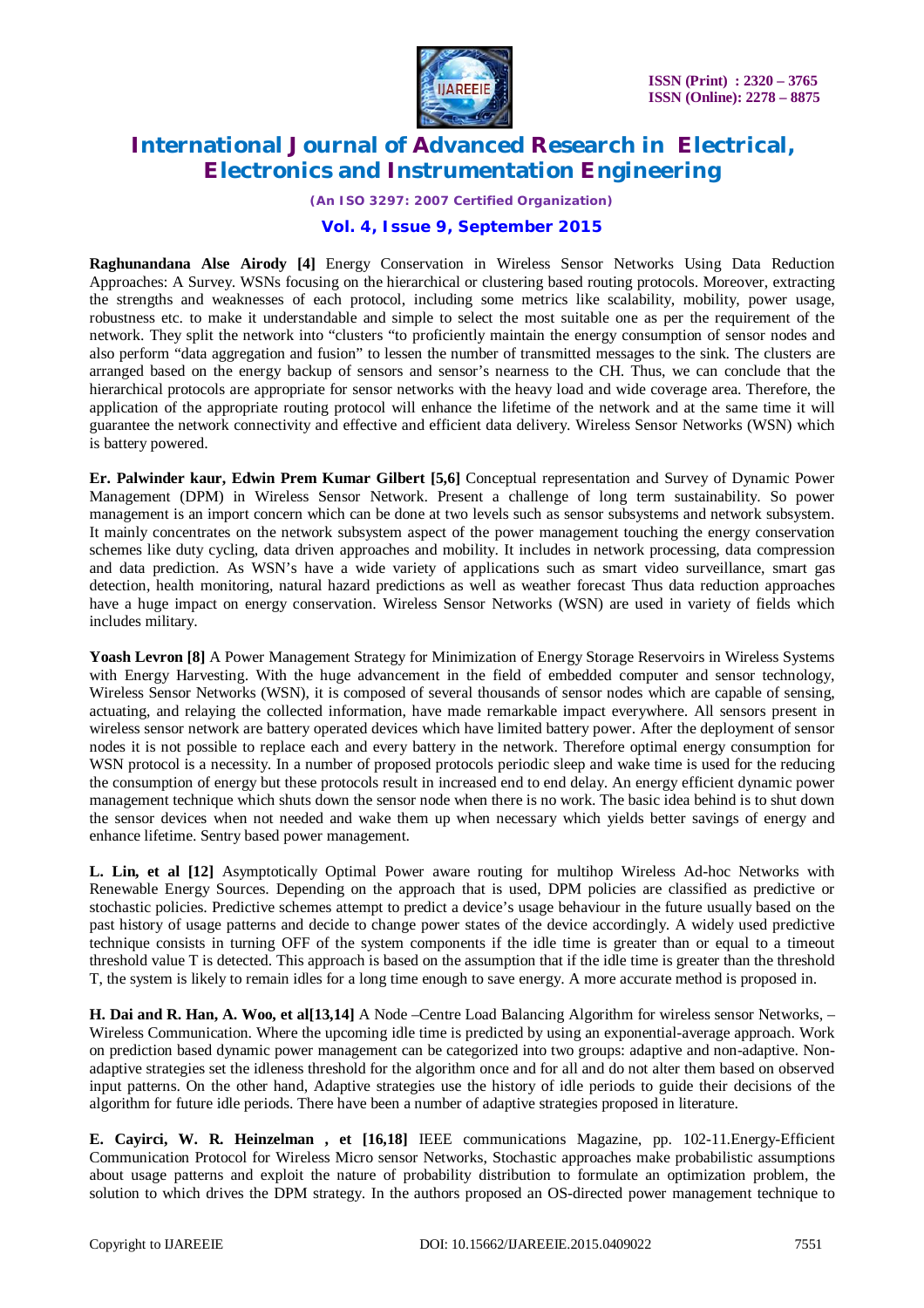

*(An ISO 3297: 2007 Certified Organization)*

### **Vol. 4, Issue 9, September 2015**

improve the energy efficiency of sensor nodes. In addition, predictive techniques have limitation: they cannot provide an accurate tradeoff between energy saving and performance degradation. A stochastic policy has been proposed in to overcome these limitations.

#### **III.DYNAMIC POWER MANAGEMENT**

The problem of power consumption can be approached from two angles: one is to develop energy-efficient communication protocols (self-organization, medium access and routing protocols).The other is to identify activities in the networks that are both wasteful and unnecessary and mitigate their impact. Most inefficient activities are, however, results of non-optimal configurations in hardware and software components. A dynamic power management (DPM) strategy ensures that power is consumed economically. The strategy can have a local or global, or both. A local DPM strategy aims to minimize the power consumption of individual nodes by providing each system with amount of power that is sufficient to carry out a task at hand. When there is no task to be processed, the DPM strategy forces some of the systems to operate at the most economical power mode or puts them into a sleeping mode. A global DPM strategy attempts to minimize the power consumption of the overall network by defining a network-wide sleeping state. There are different ways to achieve this goal. One way is to let individual nodes define their own sleeping schedules and share these schedules with their neighbors to enable a coordinated sensing and an efficient inter-node communication. This is called synchronous sleeping. The problem with this approach is that neighbors need to synchronize time as well as schedules and the process is energy intensive. Another way is to let individual nodes keep their sleeping schedules to themselves; and a node that initiates a communication should send a preamble until it receives an acknowledgment from its receiving partner. This approach is known as asynchronous sleeping schedule and avoids the needs to synchronize schedules. But it can have a latency side-effect on data transmission. Once the design time parameters are fixed, a dynamic power management (DPM) strategy attempts to minimize the power consumption of the system by dynamically defining the most economical operation conditions. This condition takes the requirements of the application, the topology of the network, and the task arrival rate of the different subsystems into account. Whereas there are different approaches to a DPM strategy, they can be categorized in one of the following three approaches:

- 1. Dynamic operation modes.
- 2. Dynamic scaling.

.

3. Task Scheduling

#### **IV.CONCLUSION & FUTURE WORK**

The main goal is to prolong the wireless sensor network life time and preventing connectivity degradation through aggressive power management as the most of the devices have limited battery life .So we should follow power conservation techniques in order to the save the energy by improving the existing protocol or algorithm In this paper, we have discussed different low power designing techniques of wireless sensor networks. It is seen that DPM scheme reduces power consumption by selectively shutting down idle components Duty cycle control reduces energy requirements for a specified minimum latency within a network or section of a network. Future work includes design and simulation of low power WSN.In our work an attempt has been made to compare the energy awareness of three prominent routing protocols for MANETs:-Destination Sequenced Distance Vector Routing Protocol (DSDV), Ad hoc On Demand Distance Vector (AODV) and Dynamic Source Routing (DSR) protocols. The performance of these protocols has been analyzed on different parameters with varying simulation time. These simulations are carried out using the ns-2 network simulator. If node energy is consumed, then network will automatically switch to another node for communication. Handoff technique is also used to reduce power consumption in network.

#### **REFERENCES**

- [1] Pallavi S. Katkar and Prof. (Dr.) Vijay R. Ghorpade" A Survey on Energy Efficient Routing Protocol forWireless Sensor Networks" (IJCSIT) International Journal of Computer Science and Information Technologies, Vol. 6 (1) , 2015, 81-83.
- [2] Samira Kalantary and Sara Taghipour " A survey on architectures, protocols, applications, and management in wireless sensor networks" Journal of Advanced Computer Science & Technology, 3 (1) (2014) 1-11
- [3] Zain ul Abidin Jaffri and Sundas Rauf" A Survey on "Energy Efficient Routing Techniques in Wireless Sensor Networks Focusing On Hierarchical Network Routing Protocols" International Journal of Scientific and Research Publications, Volume 4, Issue 2, February 2014 1 ISSN 2250-3153